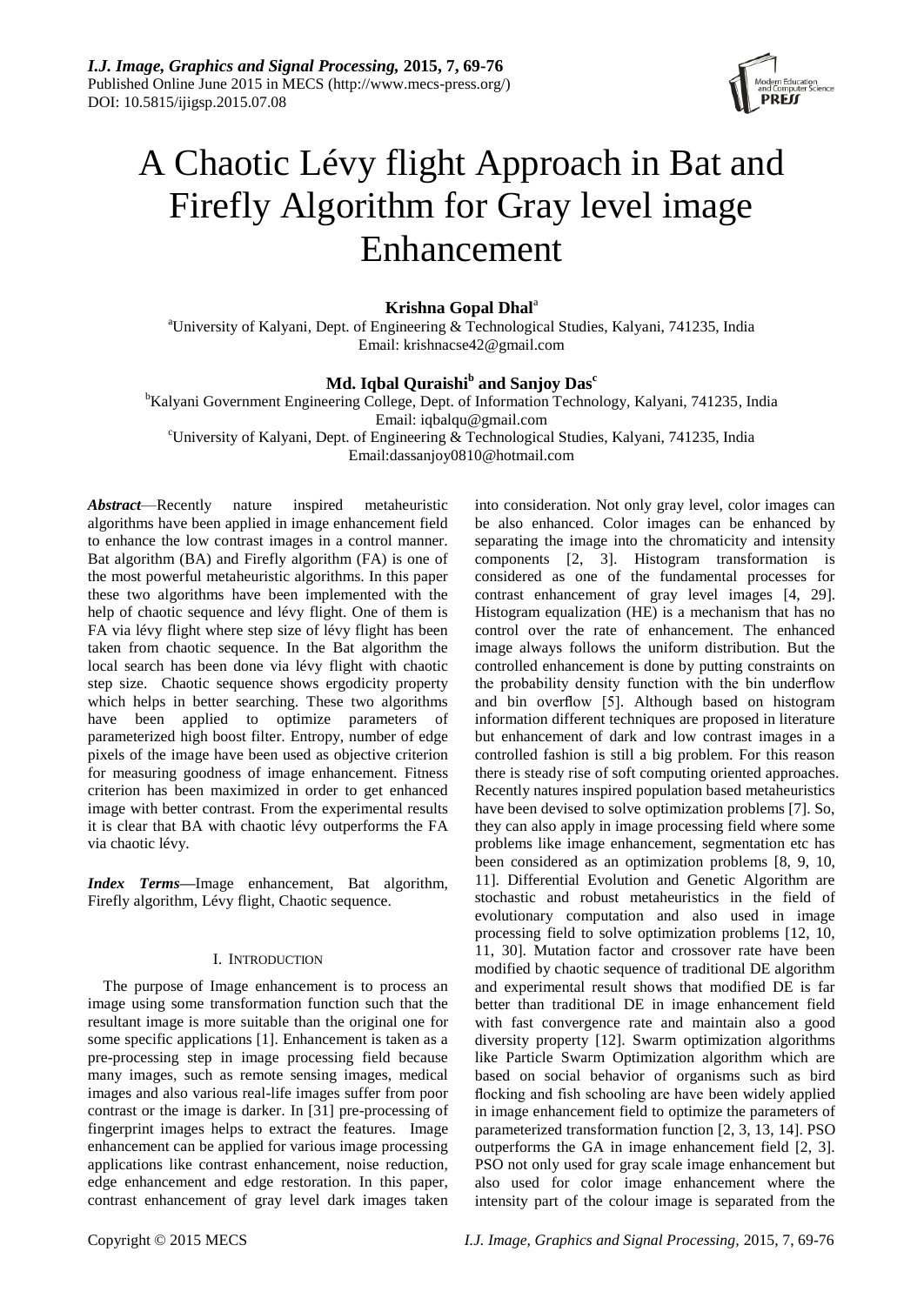chromaticity part and then apply the parameterized transformation function on the intensity part [3]. Newly developed another metaheuristic named ant colony optimization (ACO) is also applied in image enhancement technique and it gives better results than PSO and GA [15]. In this paper image enhancement has been taken as a non-linear optimization problem. Two new nature inspired metaheuristic algorithms are used to optimize the parameters named Bat Algorithm that based on the echolocation behavior of bats [17, 18] and Firefly algorithm that developed under inspiration of flashing behavior of fireflies [6, 7]. In both algorithm lévy flight has been played a great role. It controls the diversification as well as intensification in these algorithms. But the great disadvantage of lévy flight is to choose the proper value of step size. lévy flight with fixed step size does not show ergodicity property [19]. To remove this problem chaotic sequence has been used in both algorithms. It has been done because chaotic sequence has ergodicity property [20, 21]. Actually, chaotic sequence has been used in metaheuristic algorithms for the two purposes. One is to generate random numbers and another reason is to enhance the searching quality using chaotic search [16]. In evolutionary computation and swarm based computation chaotic sequence is used to enhance the capability of those algorithms [21, 22, 23]. In this paper it is used to generate random number. In this paper, low contrast images are enhanced using an algorithm that based on the principal of high boost filter. Chaotic lévy BA and chaotic lévy FA have been used to optimize the parameters. Experimental results show clearly that BA outperforms the FA.

#### II. TRANSFORMATION AND OBJECTIVE FUNCTION

# *A. Description of the proposed Algorithm*

Actually this paper enhance the dark and low contrast images, so the algorithm much depend on the method of high-boost algorithm because pricipal applications of high-boost filtering is when the input image is darker than desired.by varying the boost coefficient, it generally is possible to obtain an overall increase in average gray level of thee image, thus helping to brighten the final result [1].

Maximum generation (MG) is 5.

Step 1: Compute

$$
\emptyset_1 = \alpha_1 + \left[ \alpha_2 \times \frac{(MG - t)}{MG^2} \right]
$$

Step 2: For all pixel find the average or mean  $(m(i, j))$  of its neighbourhoob pixels using  $[3 \times 3]$  window.

Step 3: Modify all the pixels by

$$
x_1(i,j) = \emptyset_1 \times f(i,j) + (f(i,j) - m(i,j)) \times \emptyset_2
$$

Step 4: IF  $(f(i, j) \leq \emptyset_3)$  then make  $f(i, j)$  =

Step 5: while  $(t \leq MG)$ , do step 1 to step 4

From the algorithm it is clear that pixel modifier function used in step 3 is nothing more than a high-boost filter. Functionality of step 4 in this algorithm is to help to maintain a good contrast. In this algorithm there are mainly four parameters, namely  $\alpha_1$ ,  $\alpha_2$ ,  $\phi_2$ ,  $\phi_3$ .

## *B. Enhancement Criterion*

The necessity of Objective function of optimization algorithms that used for image enhancement is to select a criterion that is associated to a fitness function which will say all about the image feature. In this paper three performance measurement parameters taken into account. These are Entropy, sum of the edge intensity and the number of edge pixels or edgels. It can be sure that good contrast enhanced image has more edgels and higher intensity of the edges [2]. If the allotment of the intensities is homogeneous, then histogram is equalized and the entropy of the image will be more. The objective function proposed in this paper is:

$$
F(z) = \log_e^{(E(I_e))} \times \left( n_{edges(I_e)} / (M \times N) \right) \times H(z) \quad (1)
$$

 $F(z)$  is the fitness value of enhanced image,  $E(I_e)$  is the sum of pixel intensities of Sobel edge image  $I_e$ .

 $n_{edges(I_e)}$  is the number of edge-pixels whose intensity value is above a threshold in the Sobel edge image. Based on the histogram, entropy value  $H(z)$  is calculated on the enhanced image  $Z$ .  $M$ ,  $N$  is the number of row and column of the image respectively.

# *C. Lévy flight*

Lévy Flight has been used to generate random walk which plays a great role in metaheuristic algorithms. A random walk is a mathematical method of representing a series of consecutive random steps. It has wide applications in the fields of computer science, physics, statistics, economics and engineering [7, 24].It can be expressed by the formula

$$
S_N = \sum_{i=1}^N X_i \tag{2}
$$

Where,  $X_i$  is a random step size drawn from a random distribution and  $S_N$  is the sum of each of these consecutive random steps. Lévy Flight is a random walk whose step length is determined from the lévy distribution. It is capable of exploring large amount of search space. Lévy Flight is also found in nature as certain species of birds and insects exhibit this type of motion while gathering food [24]. Even physical phenomena such as diffusion of gas molecules have been seen to follow Lévy Flight behavior under the right conditions. Lévy Flight can be produced using different algorithms which include Rejection algorithm, McCulloch's algorithm, Mantegna's algorithm etc. In this study Mantegna's algorithm has been used. It produces random numbers according to a symmetric Lévy stable distribution as described below—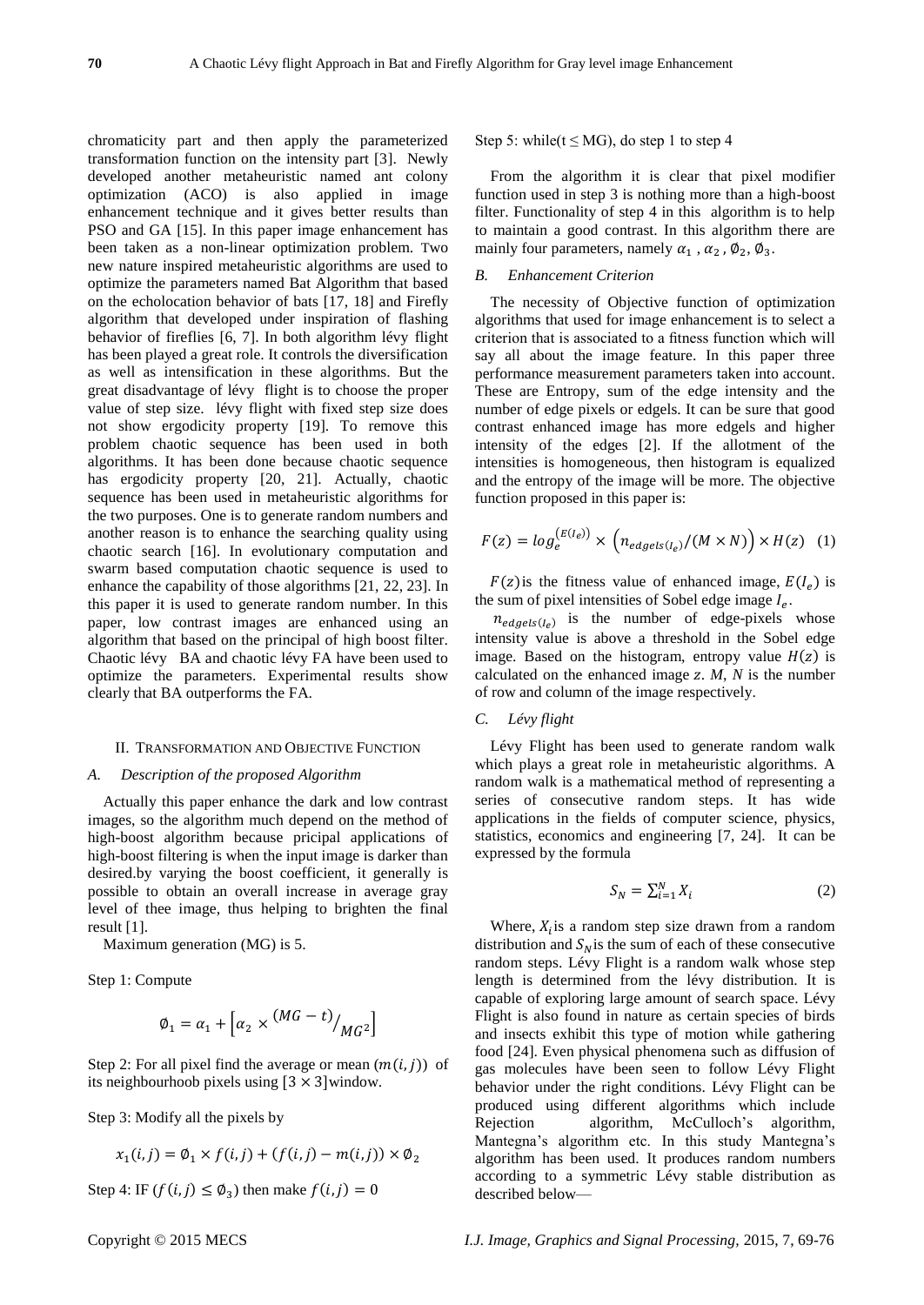$$
\sigma = [ \Gamma(1+\alpha) \sin(\pi \alpha/2) / \Gamma((1+\alpha)/2\alpha 2^{\frac{\alpha-1}{2}})]^{\frac{1}{\alpha}} \quad (3)
$$

Where,  $\Gamma$  is the gamma function [24, 25],  $0 < \alpha \le 2$  [24], in this study it is taken as 1.5 which is same as [25].  $\sigma$  is the standard deviation.

As per Mantegna's algorithm the step length  $\nu$  can be calculated as,

$$
v = \frac{x}{\vert y \vert^{1/\alpha}} \tag{4}
$$

Here, *x* and *y* are taken from normal distribution and  $\sigma_x = \sigma$ ,  $\sigma_y = 1$  [24]. Where  $\sigma$  is the standard deviation. The resulting distribution has the same behavior of Lévy distribution for large values of the random variables [7, 25, 26]. Lévy Flight is used for the diversification as well as intensification in stochastic optimization algorithm [24, 25]. For the case of diversification the step length has been taken larger than in the case of intensification. The repetition of the same position in its space by lévy Flight is less than the Brownian motion [7, 24].

#### *D. Chaotic Sequence*

It has been proved that the cooperative behavior of ants and food collection behavior of bees and birds also shows chaotic behavior [16]. The complex behavior of nonlinear deterministic system is defined by chaos [20, 21]. Chaos has non-repetition property and for this it searches best solution faster than any searching strategy that depends upon the probability distribution [21]. It also has ergodicity property.

Recently, chaos combined with metaheuristic algorihms and produce good result [21, 22, 23]. Particle swarm Optimization (PSO) used chaotic sequence to increases the diversification property [21]. Evolutionary optimization algorithms can enhance its capability of searching global best solution using chaotic sequences [22].

There are several chaotic generators like logistic map, tent map, gauss map, sinusoidal iterator, lozi map, chua's oscillator etc [22]. Among those simple logistic equation that based on logistic map is used in this paper to generate mutation factor. The equation of logistic map is given below:

$$
L_{m+1} = aL_m(1 - L_m)
$$
 (5)

*a* is a control parameter and  $0 < a \leq 4$ ,  $L_m$  is the chaotic value at  $m<sup>th</sup>$  iteration. The behavior of the system is mostly depends on the variation of *a*. Value of *a* is 4 and  $L_0$  does not belong to {0, 0.25, 0.5, 0.75, 1} otherwise the logistic equation does not show chaotic behavior [12]. The range of  $L_m$  is transformed to [0, 1] in this study.

Actually the power of all metaheuristic algorithms is depends on well combination of diversification or global exploration and intensification or local search. In those algorithms both these diversification and intensification have been done with the help of randomization. So it is clear that random number generators play a crucial role to increase the power of these types of algorithms. There is

no theoretical proof that which random number generator is best for those algorithms and so all are experimental. In this study chaotic sequence and lévy flight have been taken into account.

## *E. Making of Initial Population*

In population based algorithm some initial solutions have been generated. In this study randomization has been used to generate the initial population. Initially *n*  numbers of individuals are generated using the equation given below:

$$
x_i = low + (up - low) \times \partial \tag{6}
$$

 $x_i$  is the *i*<sup>th</sup> individual. up & low are the upper and lower bound of the search space of objective function.  $\partial$  is the random variable belongs to [0,1]. If the initial solutions are generated in this way then the solutions diversely distribute [19]. In this paper, in the both algorithms  $\partial$  has been generated using chaotic sequence.

## III. THEORY OF METAHEURISTIC ALGORITHMS

#### *A. Bat Algorithm (BA)*

One of the most efficient and rigid metaheuristic algorithm for solving computational problems is the BAT Algorithm.

Bat algorithm was originally presented by Xin She Yang under inspiration of echolocation behavior of bats [17, 18].

# *B. Idealize the behavior of Bats*

There are three ideals rules which are assume for develop the algorithm. Rules are given below:

- 1) All bats use echolocation to sense distance, and they also 'know' the difference between food/prey and background barriers in some magical way.
- 2) Bats fly randomly with velocity  $V_i$  at position  $X_i$ with a fixed frequency *fmin*, varying wavelength *λ* and loudness *A* to search for prey. They can automatically adjust the wavelength (or frequency) of their emitted pulses and adjust the rate of pulse emission  $r \in [0, 1]$ , depending on the proximity of their target.
- 3) Although the loudness can vary in many ways, we assume that the loudness varies from a large (positive)  $A_0$  to a minimum constant value  $A_{min}$ [17]
- Pulse rate increase and loudness decrease when the bat going to reach to its prey.
- 5) In general the frequency f in a range  $[f_{min}, f_{max}]$ corresponds to a range of wavelengths [*λmin, λmax*] [17].

# *C. Proposed Bat Algorithm*

Bat algorithm composed of three phases. These are:

1) In the first phase global search has been done. This global search technique is like particle swarm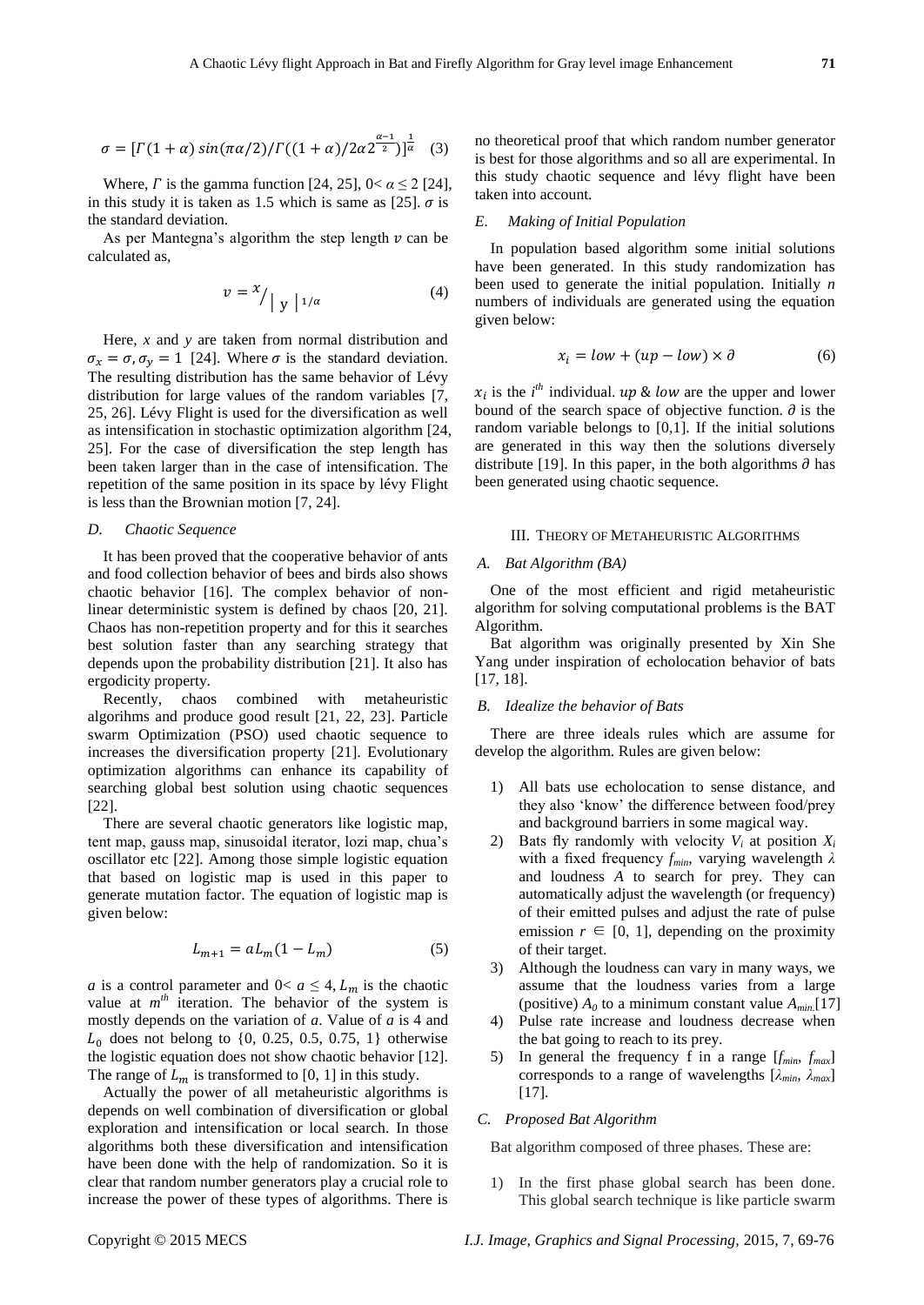optimization technique. Chaotic sequence has been played a crucial role in this stage.

- 2) In the second phase local search or intensification has been done. This phase has been implemented with the help of the chaotic sequence.
- 3) The last phase is like simulated annealing technique. This phase is an important one. In this phase the key idea is that always do not take the better solutions, sometimes takes some bad solutions with low probability so that it reduces the probability to trap in local minima. This simulated annealing technique in bat algorithm also maintains a good population diversity which restricts the premature convergence.

Another parameter which is called inertia weight is used in this study so that the algorithm does not take more time to converge at optimal or nearly optimal solution. Relatively large inertia weight has more global search ability while a relatively small inertia weight results in a faster convergence. In this paper inertia weight has been generated using chaotic sequence because it has ergodicity property. In [32] it is clear from experimental results that chaotic sequence can be a good inertia weight generator. The algorithm is given below:

Step 1: Objective function has been taken as per equation no. (1).

Step 2: Initialize the population of bats,  $X = \{x_i | i = 1, 2, 3, \dots, n\}$ , where *n* is the number of bats or population size, and  $x_i$  is the  $i^{th}$  bat.

Step 3: Initialise the Velocity (*V*), Frequency (*f*), Loudness (*A*) and Pulse rate (*r*) to each bat with the help of chaotic sequence.

Step 4: Generate new solutions by adjusting frequency using equations those are given below:

$$
f_i = f_{min} + (f_{max} - f_{min}) \times \beta \tag{7}
$$

$$
V_i^t = w * V_i^{t-1} + (X_i^t - X_*) \times f_i \tag{8}
$$

$$
X_i^t = X_i^{t-1} + V_i^t \tag{9}
$$

Here  $f_i$  controls the pace and range of the movement of every bat.  $X_i$  is the value of the parameter of enhanced image i,  $X_*$  is the value of the parameter corresponding to current best enhanced image and  $f_i$  is the frequency of the bat or enhanced image  $i$ .  $w$  is the inertia weight generated using chaotic sequence within the range [0, 1].

Total step 4 is the global search part of the algorithm.

Step 5: For selection of best solutions Probability theory is used which is explain below. According to objective function  $f(x)$  of  $X_i$ , probability value  $p_i$  is

$$
p_i = fit_i / \Sigma fit_i \tag{10}
$$

Where  $fit_i$  is the fitness of the  $i<sup>th</sup>$ enhanced image and if  $p_i$  is greater than some threshold then the corresponding solution is belong to best solution

Step 6:  $if (rand > r_i)$  where rand  $\epsilon [0,1]$  Select corresponding best solution  $X_i$  and create new solution using equation given below:

$$
X_{new_i} = X_{old_i} + L_m \times sign(range) - 0.5) \times A_{avg} \quad (11)
$$

Otherwise, remains same Where,  $A_{\alpha\nu q}$  is the average loudness of all bats,  $\delta$  is a random number belongs to [0, 1]

Total Step 6 is Local Search or intensification part of this algorithm.

Step 7:  $if (rand < A_i \& fit(X_i) < fit(X_*))$ 

Accept solution that derived at local search part, Otherwise Accept solution that derived at global search part.

Step 7 is the Simulated Annealing (SA) part of this algorithm.

Step 8: As pulse rate increase and loudness decrease when bat going to reach to its prey,

So increase  $r_i$  using

$$
r_{i_{new}} = r_{i_{old}} \times (1 - exp(-\alpha t))
$$
 (11)

Where,  $\alpha = 0.3$ , t is the current iteration number. Decrease  $A_i$  using

$$
A_{i_{new}} = A_{i_{old}} \times \mathbf{y}
$$
 (12)

Where,  $y = 0.9$ 

Step 9: Rank the bats & find the current best  $X_*$ .

Step 10: Repeat steps 4 to 9 equal to the maximum generation.

Step 11: Post process and visualize the result.

#### *D. Firefly Algorithm*

# *a) A Introduction*

One of the most efficient and rigid metaheuristic algorithm for solving computational problems is the Firefly Algorithm [6, 7].

Firefly algorithm using Lévy flight was originally presented by Xin She Yang under inspiration of flashing behavior of fireflies [6].

#### *b) Behaviour of fireflies*

The model of flashes is often extraordinary for a specific species. The bursting of bright light is created by a method of bioluminescence, and the actual functions of such gestural systems are still in discussion. However, two fundamental functions of such flashes are to attract breeding partners (communication), and to evoke potential prey. The regular pattern of flash, the rate of flashing and the amount of duration form sector of the signal system that attracts both sexes together. Females reacts to a male's creative sequence of flashing in the identical species, while in some categories such as photuris, female fireflies can replicate the mating flashing pattern of other division so as to tempt and eat the male fireflies who may mistake the flashes as a promising appropriate partner [6].

So, three flawless guideline of glowing behaviour of fireflies are: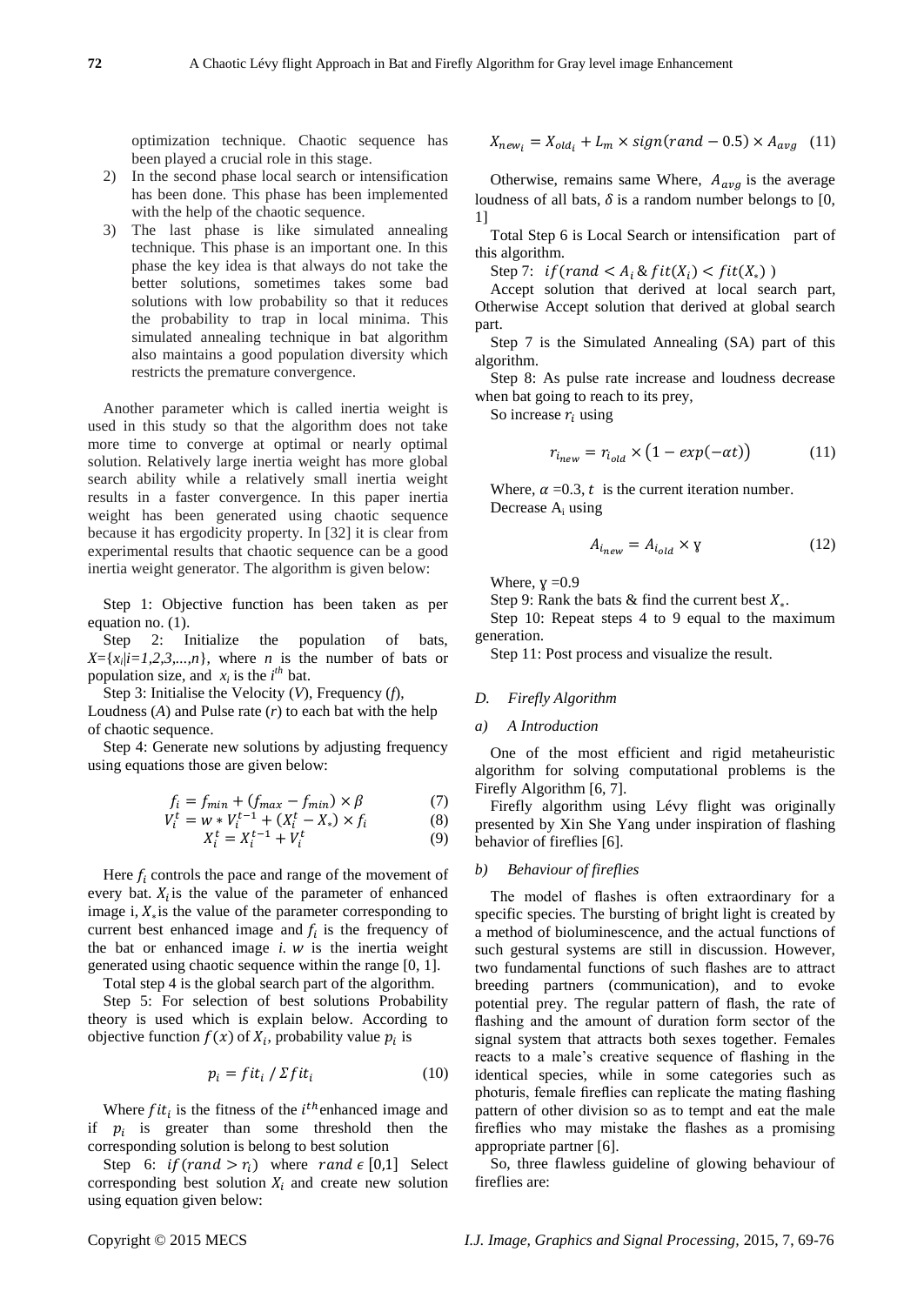- 1) All fireflies are unisex so that one firefly will be allured to other fireflies regardless of their sex;
- 2) Attractiveness proportional to their brightness, thus for any two glowing fireflies, the less bright one will be attracted towards the dazzling one. The attractiveness is proportional to the brightness and they both decrease as their interval amplifies. If there is no lustre one than a particular firefly, it will move haphazardly;
- 3) The brightness of a firefly is determined by the landscape of the fitness function. In case of maximization problem, the brightness of firefly proportionally related to the value of the fitness function [6, 7].

In the firefly algorithm, there are two main issues: the difference of luminous intensity and production of the attractiveness [6, 7]. For a given medium with a fixed light absorption coefficienty, the light intensity  $I$  varies with the distance  $r$ . For this

$$
I = I_0 \times \exp(-\gamma r) \tag{13}
$$

Where,  *is the original light intensity.* 

As a firefly's attractiveness is proportionally related to the light intensity.

We can now define the attractiveness  $\beta$  of a firefly by

$$
\beta = \beta_0 \times \exp(-\gamma r^2) \tag{14}
$$

 $\beta_0$  is the attractiveness at  $r = 0$ .

*c) Firefly Algorithm with Chaotic Lévy Flight*

#### Begin

Take an objective function *fit* Create initial population of enhanced images Light intensity or fitness value  $I_i$  of firefly or enhanced image  $X_i$  is determined by  $fit(X_i)$ Define light absorption coefficient While  $(t \leq$  maximum generation) For  $i=1$  to n all n enhanced images For  $j = 1$ to  $n$  all n enhanced images If  $(I_i > I_i)$ Move firefly  $X_i$  towards  $X_i$  via lévy flight using chaotic step size End if Attractiveness varies with distance Evaluate new solution and update light intensity or fitness value End for  $j$ End for  $i$ Rank the enhanced images and select current best End while Post process results End

In this algorithm, firefly  $X_i$  move towards  $X_i$  via lévy flight using the equation given below:

$$
X_i = X_i + \beta_0 e^{-\gamma r_{ij}^2} (X_j - X_i) + L_m sign \left[ rand - \frac{1}{2} \right] \otimes
$$
  
Levy (15)

 $\alpha$ ,  $\gamma$  are the randomization parameter, sign function gives the direction, rand is a random number within [0, 1],  $\otimes$ is the entry-wise multiplication. Choosing of step length of lévy flight is very crucial. In the above algorithm chaotic sequence within the range [0, 0.5] has been used as step length because it has ergodicity property. Lin and Lee (2012) proposed to use chaotic sequence as the step size of 1 évy flight [27].

Distance  $r_{ij}$  measured between  $X_i$  and  $X_j$  using the equation given below:

$$
r_{ij} = \sqrt{\sum_{k=1}^{d} (X_{i,k} - X_{j,k})^2}
$$
 (16)

Where, d is the dimension of the problem.

In this paper  $d = 3$ ,  $\beta_0 = 0.5$ ,  $\gamma = 0.5$  for the traditional firefly algorithm.

# *d) D.C Parameter Selection*

The Chaotic BA and FA are applied over have been applied over 100 images with initial population number being varied from 10 to 50 and maximum generations up to 100. In this study, numbers of initial populations have been put to 20, maximum generation for BA is 50, FA is 65 and PSO is 90.The result of FA, BA and PSO are very much parameter dependent. From the experiment value of the parameters are  $\alpha$ 1 ∈ [1, 2.5],  $\alpha$ 2 ∈ [0.2, 2],  $\emptyset$ <sub>2</sub> ∈ [0.05, 1] and  $\emptyset_3 \in [5, 20]$ .

#### IV. EXPERIMENTAL RESULTS



Fig. 1. Home original image Fig. 2. Output of BA



Fig. 3. Output of FA Fig. 4. Output of PSO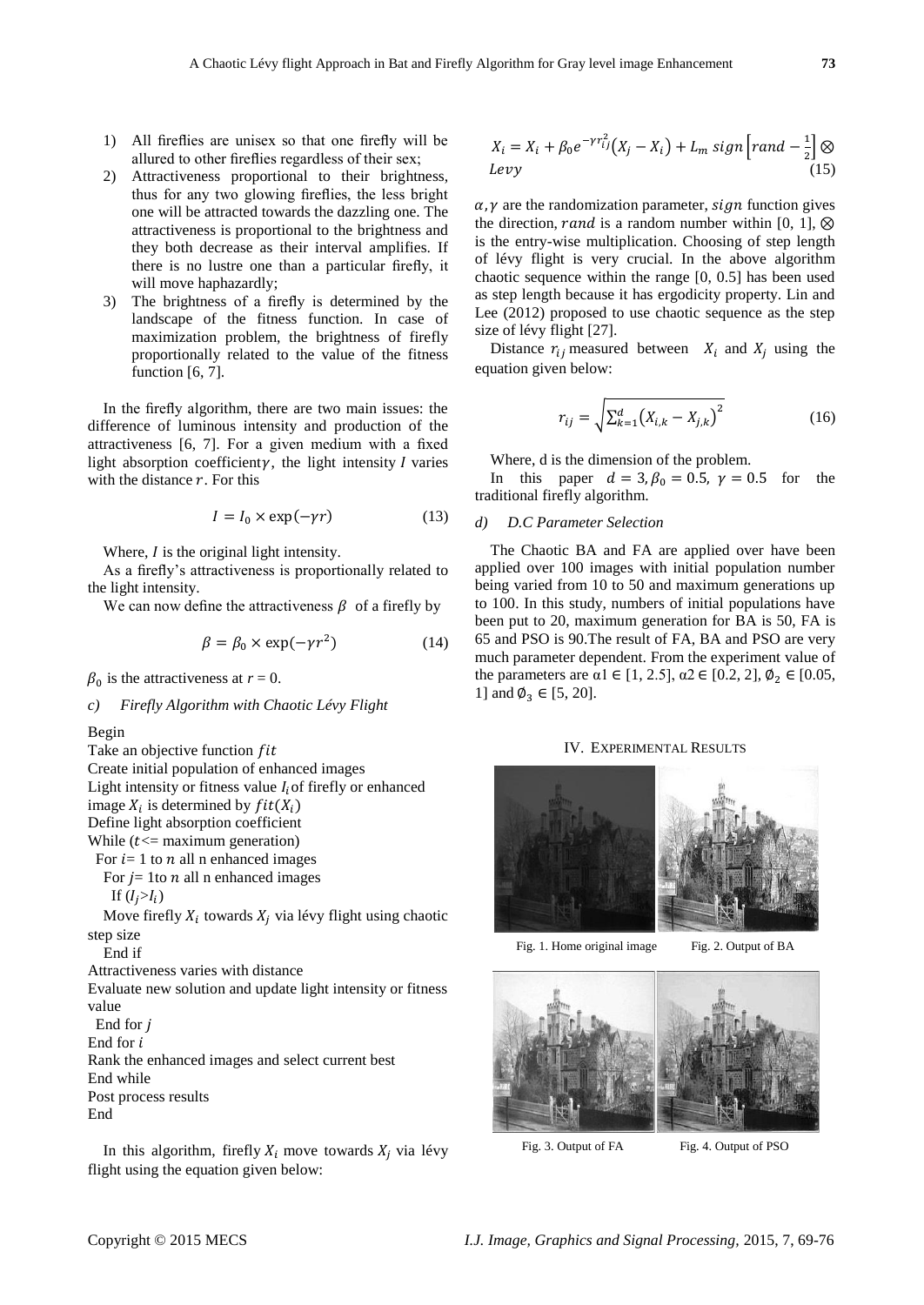

Fig. 5. Lady Original image Fig. 6. Output of BA





Fig. 7. Output of FA Fig. 8. Output of PSO





Fig. 9. Crown original image Fig. 10. Output of BA



Fig. 11. Output of FA Fig. 12. Output of PSO



# *A. Enhancement factor (EF)*

*EF* is calculated using variance and mean of the image [28]. The Eq. is given below:

$$
EF = \frac{\frac{\sigma_e^2}{\mu_e}}{\frac{\sigma_o^2}{\mu_0}}
$$
 (15)

Where,  $\sigma_e^2$  = variance of the enhanced image, mean of the enhanced image,  $\sigma_o^2$ 

mean of the original image

Now, the mathematical results have been shown below: Four types of quality measurement metrics have been taken into account. These are:

1. *Edgels:* Actually this metric represents the number of edge pixels of the corresponding image. Image enhancement is done depends on the requirements. If the requirement is different then the methods are also different. In this study edge information has been taken into consideration. So, if the enhanced image is better than original one then the number of edge pixels increased. Sobel operator has been used to detect the edge of the image. The results has been given below:

Table 1.The number of edgels as detected with Sobel automatic edge detector

|       | Original | <b>BA</b> based | FA based | <b>PSO</b> |
|-------|----------|-----------------|----------|------------|
|       | Image    |                 |          | based      |
| Home  | 473      | 3151            | 2890     | 3065       |
| Ladv  | 1782     | 2302            | 1951     | 1922       |
| Crown | 511      | 2793            | 2267     | 2344       |

2. *Sum of the edge intensity pixels*: Enhanced image has greater intensity value than original dark image. So if summation of intensity values of edge pixels is computed then it will be more than the original one. The numeric value of this metric has been given below:

|  |  |  |  | Table 2. Sum of the edge intensity pixels |
|--|--|--|--|-------------------------------------------|
|  |  |  |  |                                           |

|       | Original<br>Image | <b>BA</b> based | FA based | PSO based |
|-------|-------------------|-----------------|----------|-----------|
| Home  | 109.933           | 1634.1          | 1608.0   | 1652.60   |
| Ladv  | 632.526           | 1449.5          | 1056.2   | 1047.5    |
| Crown | 150.622           | 1740.6          | 1275.1   | 1149      |

3. *Entropy:* This metric tells about the information content of the image. If the histogram is equalized then the entropy of the image will be more. So if the enhanced image more equalized histogram then value of entropy will be more. The value of entropy is given below for different enhanced images.

|       | Original<br>Image | <b>BA</b> based | FA based | <b>PSO</b><br>based |
|-------|-------------------|-----------------|----------|---------------------|
| Home  | 5.803             | 7.528           | 7.577    | 6.9293              |
| Lady  | 7.046             | 7.701           | 7.627    | 7.7064              |
| Crown | 5.649             | 7.812           | 7.604    | 7.5007              |

Table 3. Entropy of the images

*Fitness Value:* Fitness value is increased if the output image is better than the original one. Actually in this study greater fitness means better enhanced image. The fitness values of different enhanced images of different techniques are given below:

Table 4. Fitness value of the images

|       | Original<br>Image | <b>BA</b> based | FA based | <b>PSO</b><br>based |
|-------|-------------------|-----------------|----------|---------------------|
| Home  | 0.1968            | 2.6780          | 2.4667   | 2.4014              |
| Lady  | 1.2356            | 1.9689          | 1.5808   | 1.5718              |
| Crown | 0.2208            | 2.4843          | 1.8809   | 1.6956              |

# *B. Enhancement factor (EF)*

*EF* is calculated using variance and mean of the image [28]. The Eq. is given below: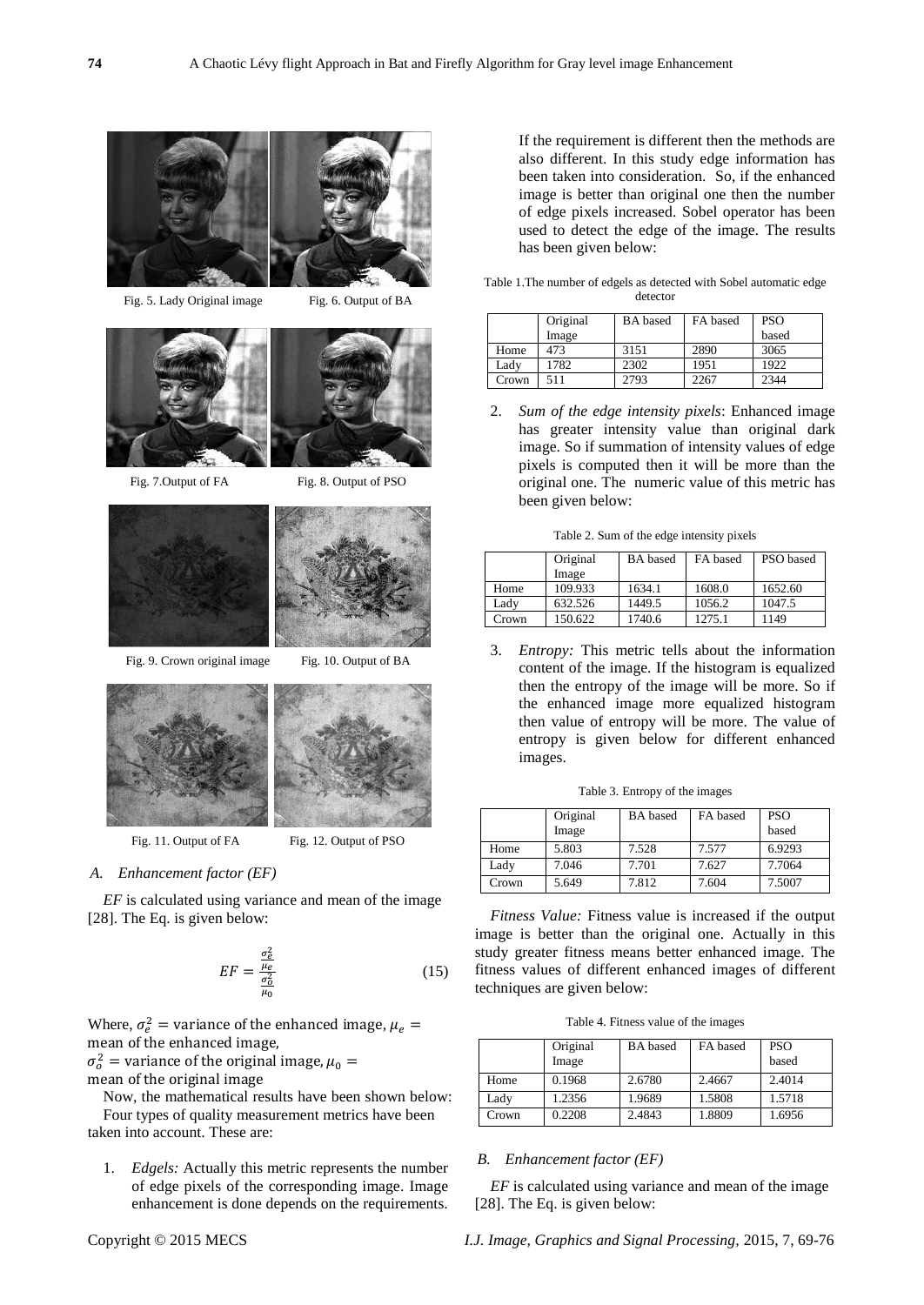$$
EF = \frac{\frac{\sigma_e^2}{\mu_e}}{\frac{\sigma_o^2}{\mu_0}}
$$
 (15)

Where,  $\sigma_e^2$  = variance of the enhanced image, mean of the enhanced image,  $\sigma_o^2$ mean of the original image

Enhanced images have greater variances than original images. So the value of enhancement factor is more for good enhanced image. The value of *EF* is given below:

Table 5. Enhancement Factor of the images

|       | <b>BA</b> based | FA based | <b>PSO</b> |
|-------|-----------------|----------|------------|
|       |                 |          | based      |
| Home  | 6.032           | 5.176    | 4.564      |
| Ladv  | 6.153           | 5.431    | 3.969      |
| Crown | 5.877           | 4.095    | 3.672      |

#### V. CONCLUSION

In this paper image enhancement has been taken as an optimization problem. This optimization problem has been solved by using Bat algorithm, Firefly algorithm and Particle Swarm Optimization algorithm. In the Bat and Firefly algorithm chaotic sequence and lévy flight have been played a crucial role to control the diversification and intensification part of the of the both algorithms From the visual analysis and analytical results it is clear that chaotic BA outperforms the chaotic lévy FA and these two algorithms also outperforms the PSO algorithm in image enhancement field. So from experimental study it can be easily conclude that the nature inspired metaheuristics also play a crucial role to enhance the images. if the metaheuristic algorithm has been changed then the quality of enhanced image is changed. In future these algorithms can be modified so that its power can be increased and also applied in the field of image segmentation, denoising and many other field of image processing which can be considered as optimization problem.

#### ACKNOWLEDGEMENT

This research work is funded by DST-PURSE.

#### **REFERENCES**

- [1] Gonzalez, R.C., Woods, R.E.: Digital Image Processing, 2nd edn. Prentice Hall, New York (2002)
- [2] Gorai, A., Ghosh, A.: Gray-level Image Enhancement By Particle Swarm Optimization. In Proceedings of World Congress on Nature & Biologically Inspired Computing.( 2009)
- [3] Gorai, A., Ghosh, A.: Hue preserving color Image Enhancement By Particle Swarm Optimization.IEEE,pp. 563-568,(2011)
- [4] Garg, R., Mittal, B., Garg, S.:Histogram Equalization Techniques For Image Enhancement. International Journal of electronics and communication technology.2,107-111(2011).
- [5] Yang, S., Oh, J.H., Park, Y.: Contrast enhancement using Histogram Equalizationwith bin underflow and bin overflw. ICIP (2003).
- [6] Yang, X. S.: Firefly Algorithm, Lévy Flights and Global Optimization. Research and Development in Intelligent Systems (2010). Doi:10.1007/978-1-84882-983-1\_15.
- [7] Yang, X.S.: Engineering Optimization: An Introduction to Metaheuristic Applications. Wiley, Hoboken, New Jersey (201**0**).
- [8] Pal, S., K., Bhandari, D., Kundu, M., K.:Genetic algorithms for optimal image enhancement.Pattern Recognition Letters. 15, 261-271 (1994).
- [9] Hashemi, S., Kiani, S., Noroozi, N., Moghaddam, M. E.: An image contrast enhancement method based on genetic algorithm. Pattern Recognition Letters. 31, 1816– 1824(2010).
- [10] Yun-Fei, C., Yong-Hao, X., Wei-Yu, Y., Yong-Chang, C.: Multi-level Threshold Image Segmentation Based on PSNR using Artificial Bee Colony Algorithm. Research Journal of Applied Sciences Engineering and Technology. 4, 104-107 (2012).
- [11] Ma, M., Liang, J., Guo, M., Fan, Y., Yin, Y.: SAR image segmentation based on Artificial Bee Colony algorithm. Applied Soft Computing.11, 5205–5214(2011).
- [12] Coelho, L. D. S., Sauer, J.G., Rudek, M.: Differential evolution optimization combined with chaotic sequences for image contrast enhancement. Chaos, Solitons and Fractals .42, 522–529(2009).
- [13] Braik, M., Sheta, A., Ayesh, A.: Image Enhancement Using Particle Swarm Optimization. Proceedings of the World Congress on Engineering.(2007).
- [14] Shanmugavadivu, P., Balasubramanian, K., Muruganandam, A.: Particle swarm optimized bihistogram equalization for contrast enhancement and brightness preservation of images. Vis Comput (2014). doi:10.1007/s00371-013-0863-8.
- [15] Gupta, K., Gupta, A.: Image Enhancement using Ant Colony Optimization. IOSR Journal of VLSI and Signal Processing. 1, 38-(2012).
- [16] Sheikholeslami, R., Kaveh, A.: A Survey of Chaos Embedded Meta-Heuristic Algorithms. Int. J. Optim. Civil. Eng. 3(4), 617-633 (2013).
- [17] Yang, X., S.: A New Metaheuristic Bat-Insspired Algorithm. Nature Inspired Cooperative Strategies for Optimization, Studies in Computational Intelligence (Springer). pp- 65-74 (2010).
- [18] Yang, X., S.: Bat Algorithm for Multi-Objective Optimization. Int. J. of Bio-Inspired Computation.3, 267- 274 (2011).
- [19] Jamil, M., Zepernick, H. J.: Lévy Flights and Global Optimization. Bio-Inspired Computation (2013). doi:http://dx.doi.org/10.1016/B978-0-12-405163-8.00003- X.
- [20] Boccaletti, S., Grebogi, C., Lai, Y., C., Mancini, H., Maza, D.:The control of chaos: Theory and applications. Physics Reports: 329,103-197 (2000).
- [21] Leandro, C., S., d., Viviana, C., M.: A novel particle swarm optimization approach using Henon map and implicit filtering local search for economic load dispatch. Chaos, Solitons and Fractals. 39,510-518 (2009).
- [22] Caponetto, R., Fortuna, L., Fazzino, S., Xibilia, M., G.: Chaotic Sequences to Improve the Performance of Evolutionary Algorithms. IEEE Transaction on Evolutionary Computation. 7, 289-304 (2003).
- [23] Coelho, L. d. S., Mariani, V. C.: Use of chaotic sequences in a biologically inspired algorithm for engineering design